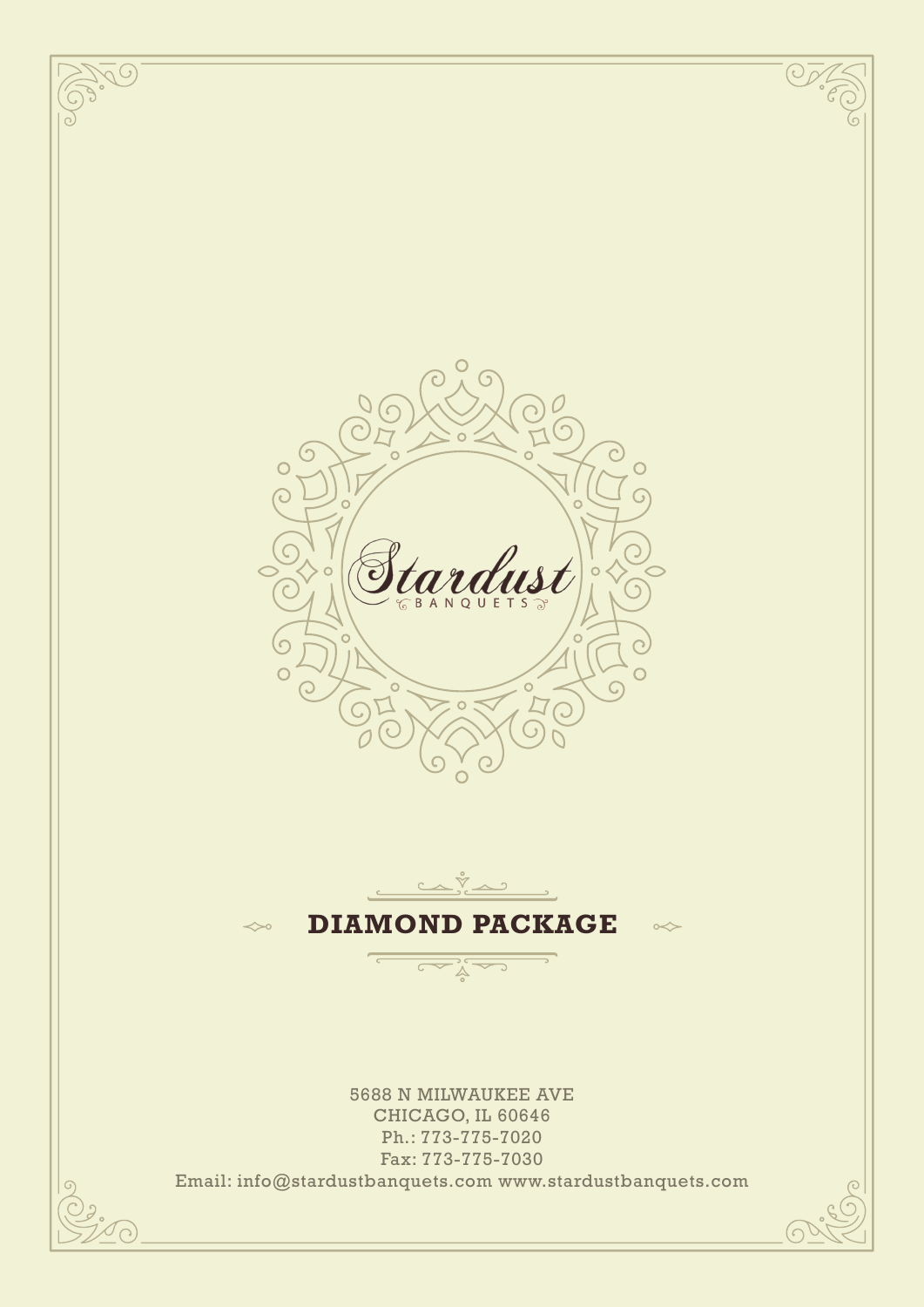

- Wine on each table during dinner (White & Red) & Champagne on each table; water; fresh bread, olive oil, and parmesan cheese

- Cocktail Hour: appetizers (choice of three) & champagne served by waiters wearing white gloves

- Family Style Dinner: Soup (choice of one), Salad (choice of one), Side Dish (choice of one), Main Entrées (choice of three), Potatoes (choice of one), Hot Vegetables (choice of one), Cold Vegetables (choice of one)

- Ice cream sundae as a dessert
- Sweet Table (pastries, fruit tray, coffee, tea)
- Swedish Table (choice of seven)
- Hot Course (choice of two)
- Chair covers extra
- Fifth Third Bank & Free Valet Parking

- Decorations: flowers, candlesticks on the main table, candles on the other tables, napkins (different colors available), box for the envelopes

Reservations: In order to guarantee a reservation and price for the date you have selected, it will be necessary for you to place a deposit that is non-refundable. Half (1/2) of projected cost must be paid within 60 days prior to the date of the banquet. The balance must be paid seven (7) days before the occasion based on current guarantee (we only accept cashier's checks or money order). Final count of guests has to be given 7 days prior to the party (however the minimum guaranteed is not the subject to change). At any time after signing the contract should you, for any reason, not fulfill this agreement you are responsible for any losses which Stardust Banquets incurs due to default. All deposits will be retained as liquidated damages..

If you are paying with a credit/debit card, Stardust Banquets charges 2% more for the final invoice. .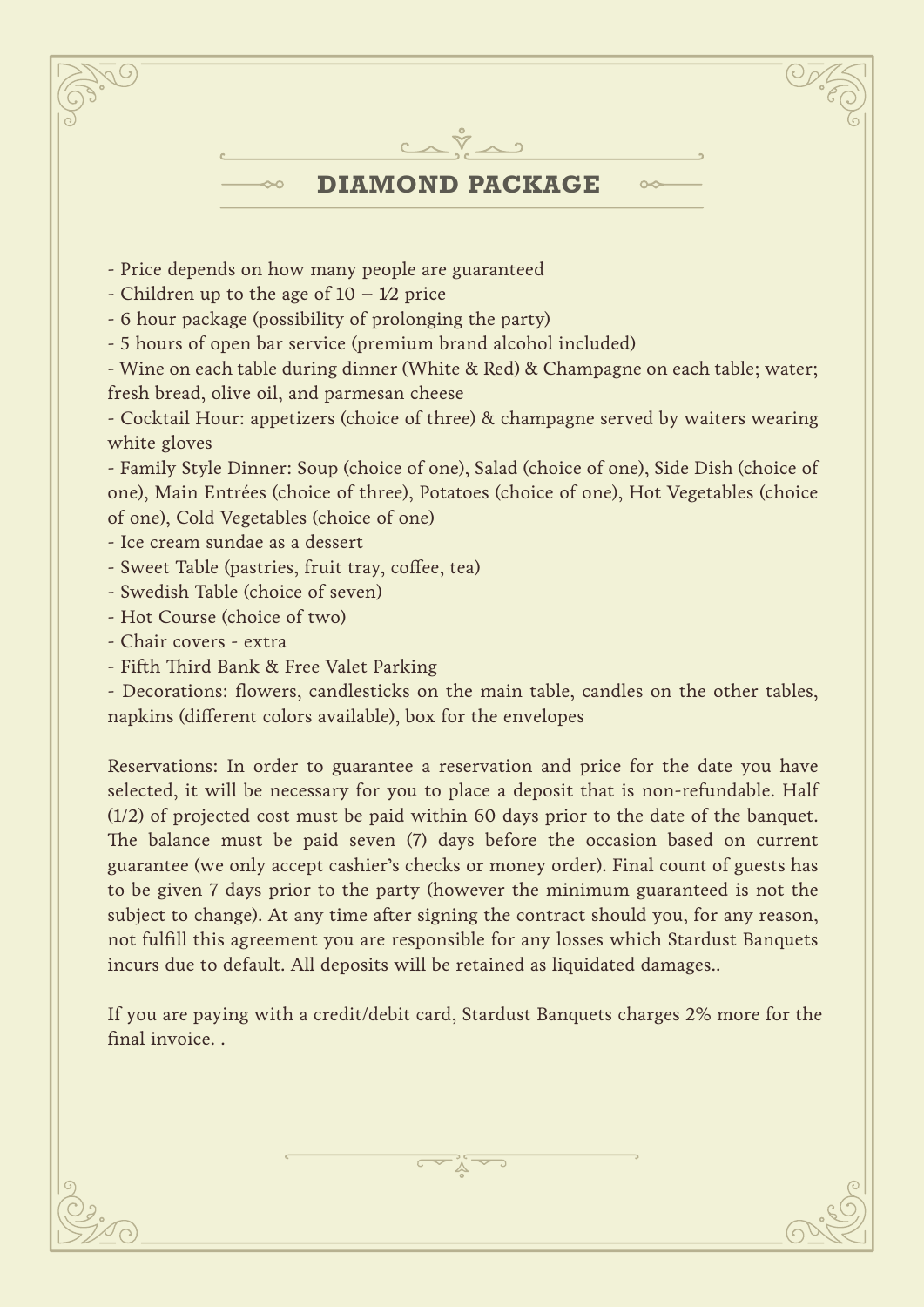## **DIAMOND PACKAGE**

 $C\wedge\breve{\nabla}\wedge 2$ 

#### $\iff$  **COCKTAIL HOUR (3)**  $\iff$

- ∙ Meatballs
- ∙ Mexican club finger sandwiches

 $\rightsquigarrow$ 

- ∙ Cheese sticks
- ∙ Petite sirloins in gravy
- ∙ Breaded mushroom
- Peppers stuffed with different kinds
- of cheese
- ∙ Breaded shrimps
- ∙ Bruschetta
- ∙ Zucchini

### $\gg$  **SOUPS (1)**  $\ll$

- · Minestrone
- · Chicken noodle
- · Cream of broccoli
- · Cream of asparagus
- · Cream of mushroom
- · Tomato soup with rice or noodles
- · Cream of carrot
- · Cream of green peas

## $\gg$  **SALADS (1)**  $\ll$

- · Garden fresh salad (dressing: choice of 2)
- · Greek salad
- · Italian salad
- · Caesar salad
- · Stardust salad
- · Spinach & strawberry salad with nuts, raisins, and poppy seed dressing or raspberry dressing

#### $\ll$  **SIDE DISH (1)**  $\ll$

- · Variety of pierogies
- · Potato finger dumplings
- · Silesian dumplings
- · Fettuccini alfredo
- · Mostaciolli (red sauce or meat sauce)
- · Pasta with pesto sauce
- · Pasta with marsala sauce
- · Pasta Stardust
- · Pasta with seafood

#### $\leftrightarrow$  **POTATOES AND ACCOMPANIMENTS (1)**  $\leftrightarrow$

 $\sim$ 

· Mashed red potatoes skin-on with garlic and spinach

- · Roasted potatoes red
- · Vesuvio style potatoes white
- · Mashed potatoes
- · Red potatoes with butter and dill
- · Buckwheat groats

#### $\leftrightarrow$  **HOT VEGETABLES (1)**  $\infty$

- · Green beans almandine
- · Peas & carrots
- · Fresh carrots with olive oil & garlic
- · Fresh vegetable medley, mixed
- · Sautéed sweet cabbage
- · Corn
- · Sautéed beets
- · Broccoli in garlic butter sauce

#### $\leftrightarrow$  **COLD VEGETABLES (1)**  $\leftrightarrow$

- · Cucumbers with sour cream & dill
- · Red beets with horseradish or with onion
- · Coleslaw
- · Sauerkraut
- · Red cabbage
- · Carrots with raisins and pineapple
- · Stardust special beets
- · Beets with feta cheese greek style